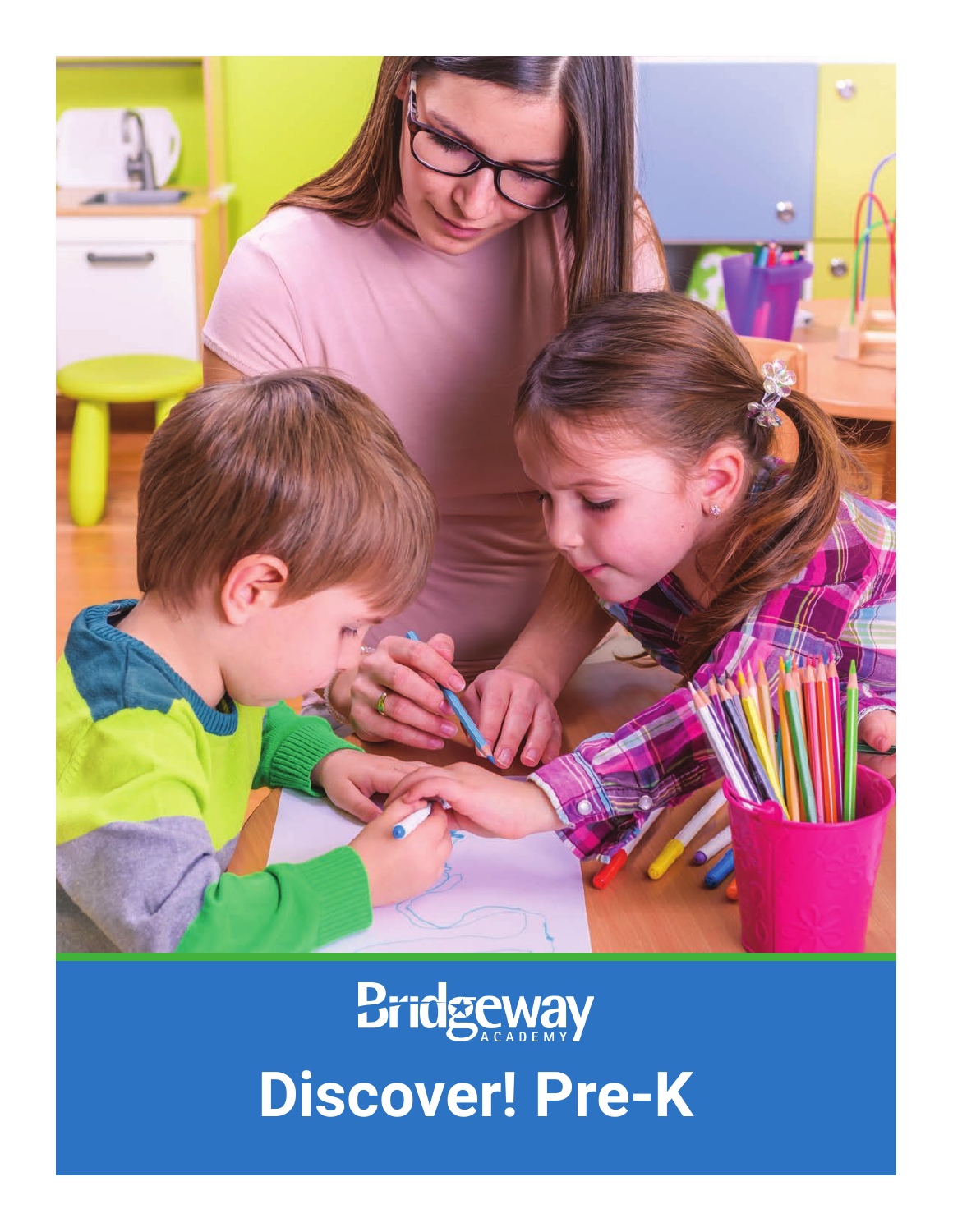## **TABLE OF CONTENTS**

- [Message from Jessica Parnell, CEO of Bridgeway Academy](#page--1-0) 5
- [Program Overview](#page-3-0) 6
- **[Key Learning Areas](#page-4-0)** 7
- [Developmental Milestones](#page--1-0) 8
- [Letter of the Week](#page--1-0) 10
- [Week 1: All About Me First Letter of the Student's Name](#page-5-0) 12
- [Week 2: Fruits and Vegetables A](#page--1-0) 18
- [Week 3: Earth M](#page--1-0) 24
- [Week 4: Fall T](#page--1-0) 30
- [Week 5: Shapes S](#page--1-0) 36
- [Week 6: Transportation I](#page--1-0) 42
- [Week 7: Community Helpers F](#page--1-0) 48
- [Week 8: Farms D](#page--1-0) 54
- [Week 9: Families R](#page--1-0) 60
- [Week 10: Space O](#page--1-0) 66
- [Week 11: Around the World G](#page--1-0) 72
- [Week 12: Deserts L](#page--1-0) 78
- [Week 13: Feelings H](#page--1-0) 84
- [Week 14: Weather U](#page--1-0) 90
- [Week 15: Winter C](#page--1-0) 96
- 102 [Week 16: Beaches and Oceans B](#page--1-0)

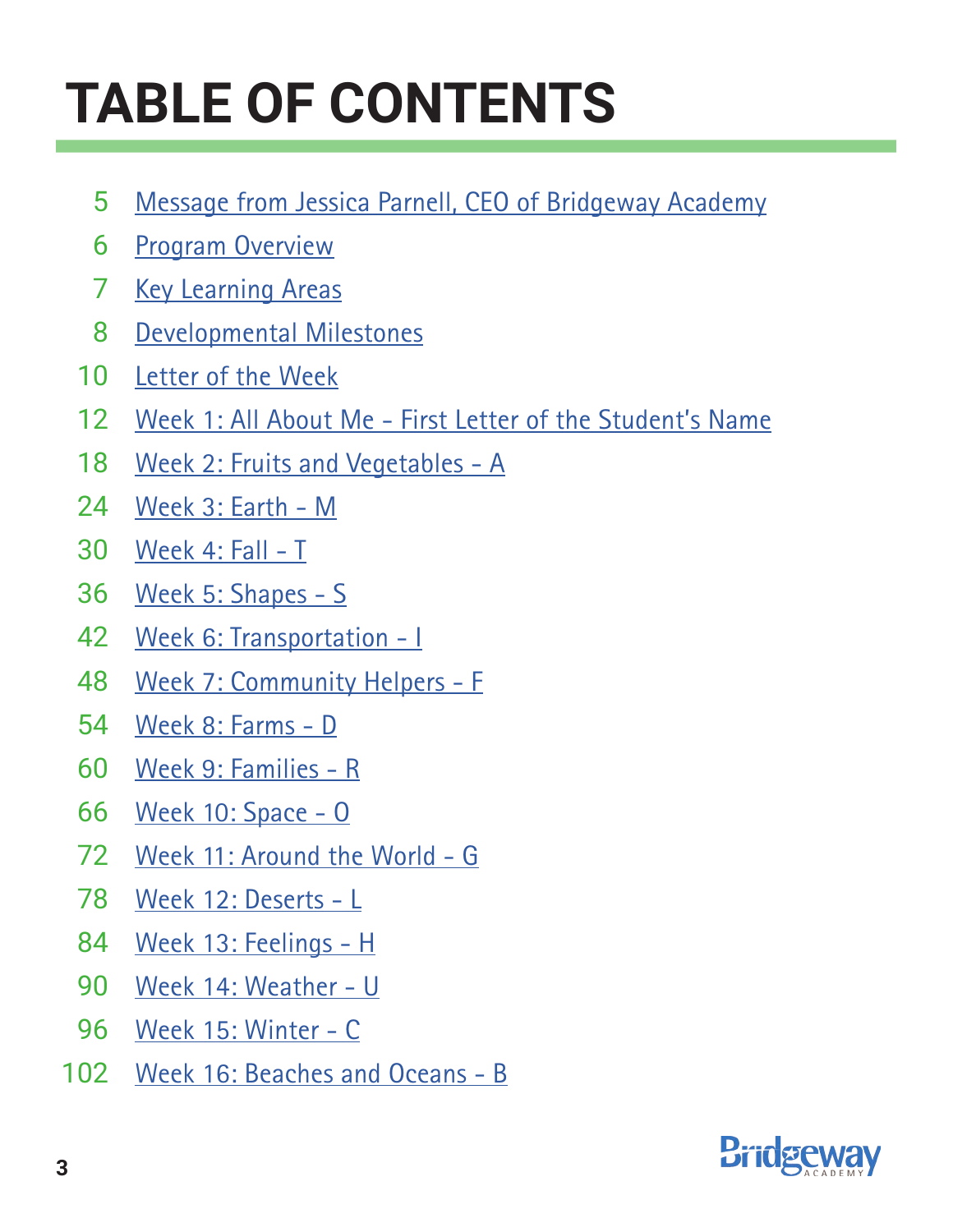## **TABLE OF CONTENTS**

- [Week 17: The Five Senses N](#page--1-0) 108
- [Week 18: Colors K](#page--1-0) 114
- [Week 19: Construction V](#page--1-0) 120
- [Week 20: Rainforests E](#page--1-0) 126
- [Week 21: The Arctic W](#page--1-0) 132
- [Week 22: Bugs J](#page--1-0) 138
- [Week 23: Friends P](#page--1-0) 144
- [Week 24: Pets Y](#page--1-0) 150
- [Week 25: Dental Health X](#page--1-0) 156
- [Week 26: Water Q](#page--1-0) 162
- [Week 27: Spring Z](#page--1-0) 168
- [Week 28: Seeds and Plants Letter Review](#page--1-0) 174
- [Week 29: Rocks Letter Review](#page--1-0) 180
- [Week 30: Castles Letter Review](#page--1-0) 186
- [Week 31: Camping Letter Review](#page--1-0) 192
- [Week 32: Summer Letter Review](#page--1-0) 198
- [Course Resources](#page--1-0) 204

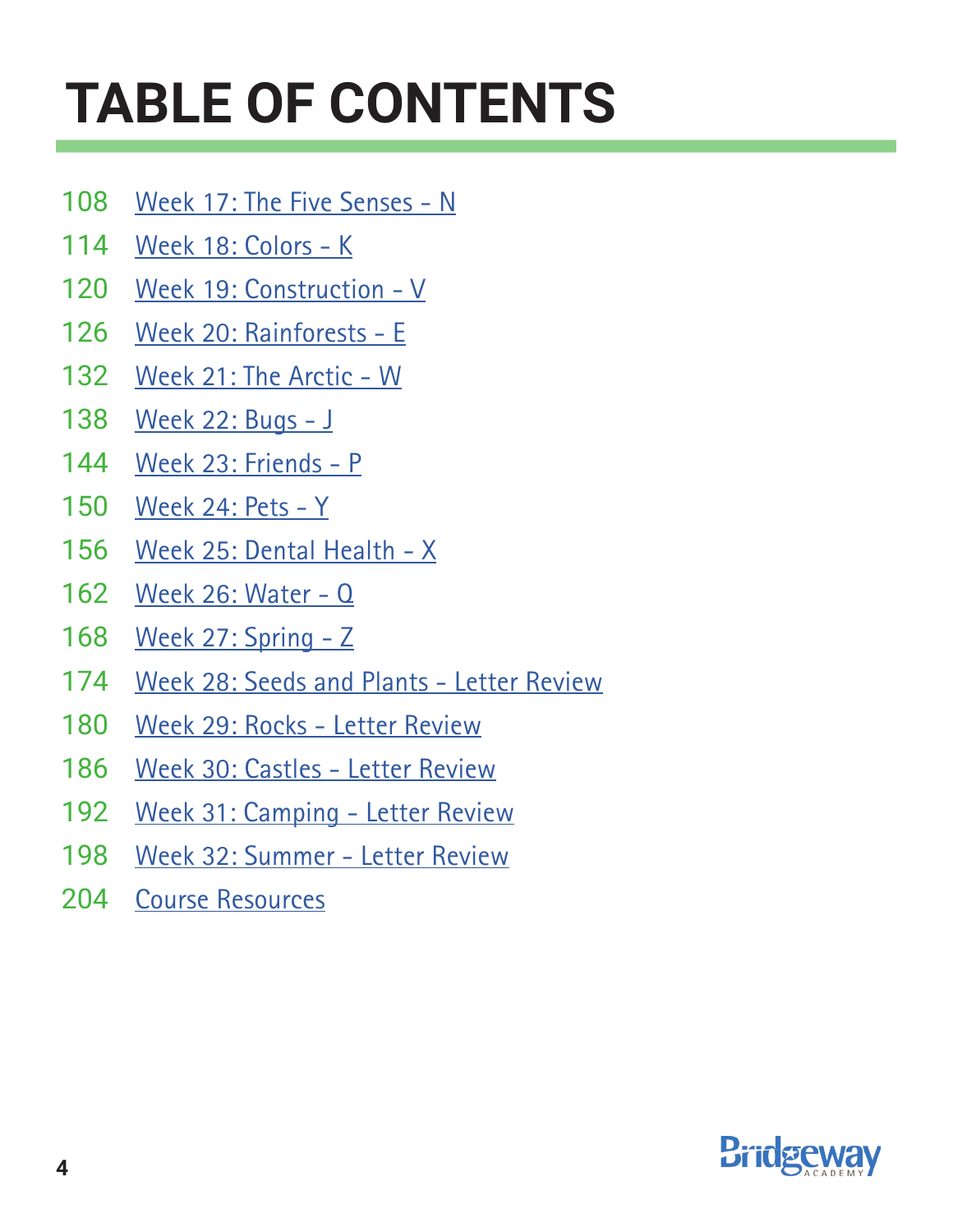<span id="page-3-0"></span>

The Discover! Pre-K program is divided into weekly themes, helping your student to build upon prior knowledge and make real-world connections. A letter of the week is also introduced and reinforced in weekly activities. Your family will enjoy choosing from the five activity options presented each day, depending upon your interests and schedule.

The theme is introduced at the beginning of each week, along with a list of materials and books needed to complete the activities. Suggested Elephango lessons that will help your Pre-K student extend their learning in the weekly theme areas are also listed.

Each activity includes a student prompt and suggestions for instructor support. Since children grow and develop at different rates, modify the activities as needed to support your student, using the instructor prompts for suggestions. Key skills and concepts are reviewed throughout the program to reinforce learning.

Printable resources are available for some activities. These resources are linked within the corresponding activities and can be found at the end of this guide. You may wish to collect several completed projects to create a Pre-K portfolio, allowing your family to reflect on your student's growth and development this year.

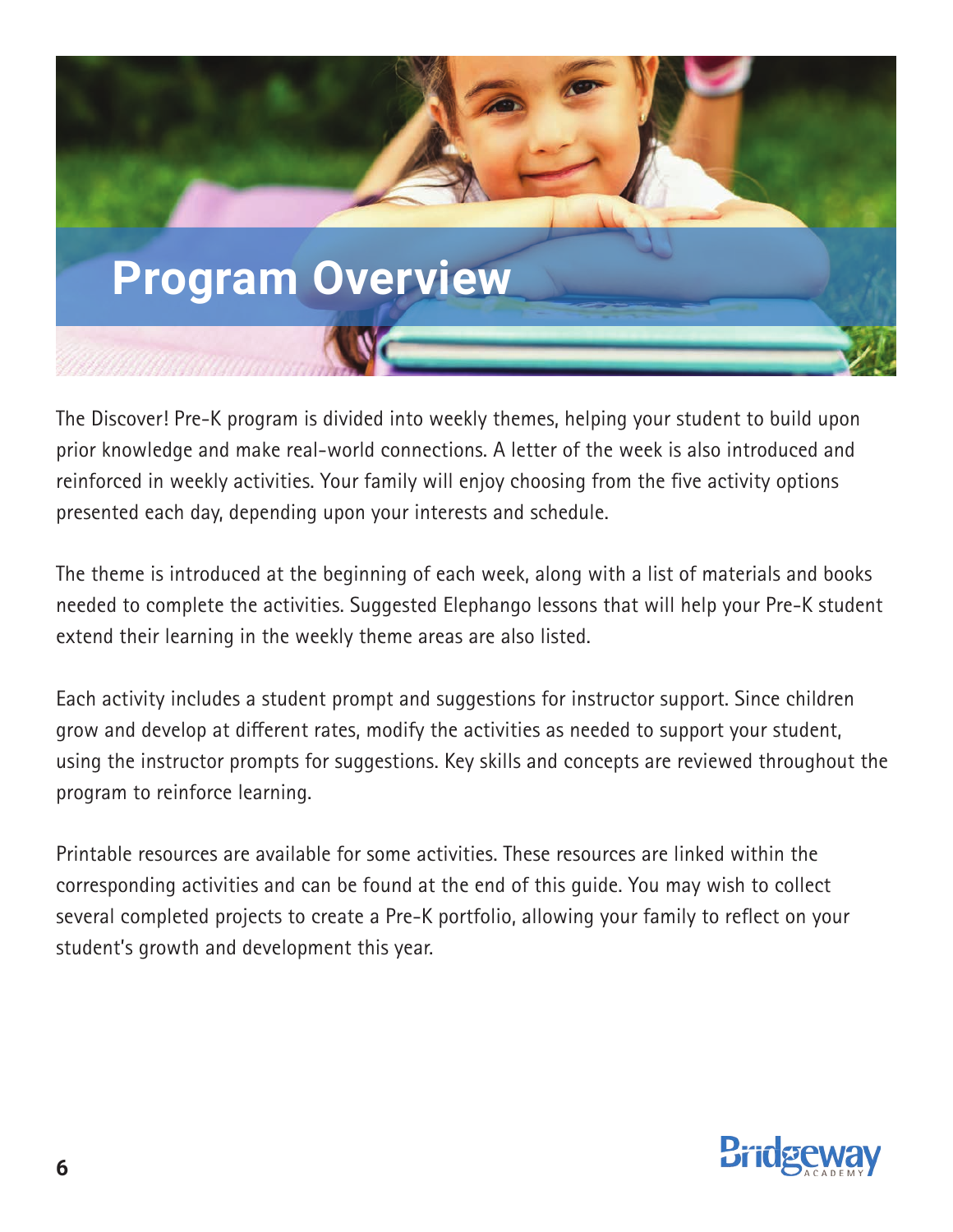<span id="page-4-0"></span>

The Bridgeway Academy Discover! Pre-K program incorporates activities from seven key learning areas in accordance with research-based, early childhood standards. Each activity in this program is aligned with one of these key learning areas, indicated by the icons below.



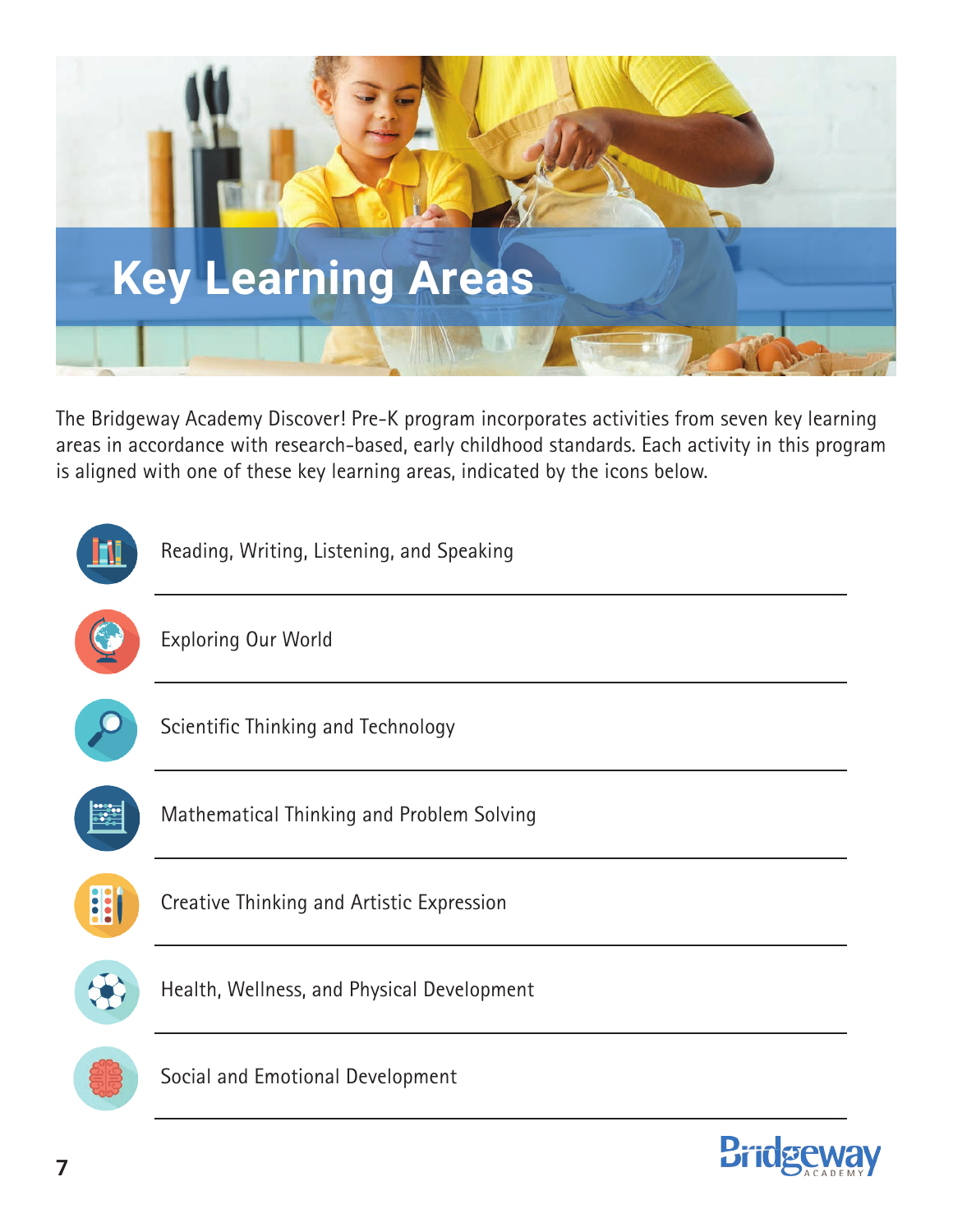### <span id="page-5-0"></span>**All About Me Week 1 First Letter in Name**

What is your favorite color? What is your favorite food? What do you like best about yourself? We are going to spend time learning about all the things that make you great!

#### **Materials**

- paper
- crayons
- handheld mirror
- glue stick
- various art materials, such as foam pieces, stickers, and sequins
- counting cubes or square tiles
- tape measure or ruler
- scale
- magazines
- sidewalk chalk
- ball
- blocks
- Wikki Stix

#### **Books**

- Chrysanthemum by Kevin Henkes
- Whoever You Are by Mem Fox and Leslie Staub
- I Like Me! by Nancy Carlson

#### **Elephango Lessons**

- 11611 Counting to Ten
- 10041 Writing First Names Correctly
- 10347 The Human Race and Me
- 10555 Five Senses Taste
- 11522 The Muscular and Skeletal Human Body Systems





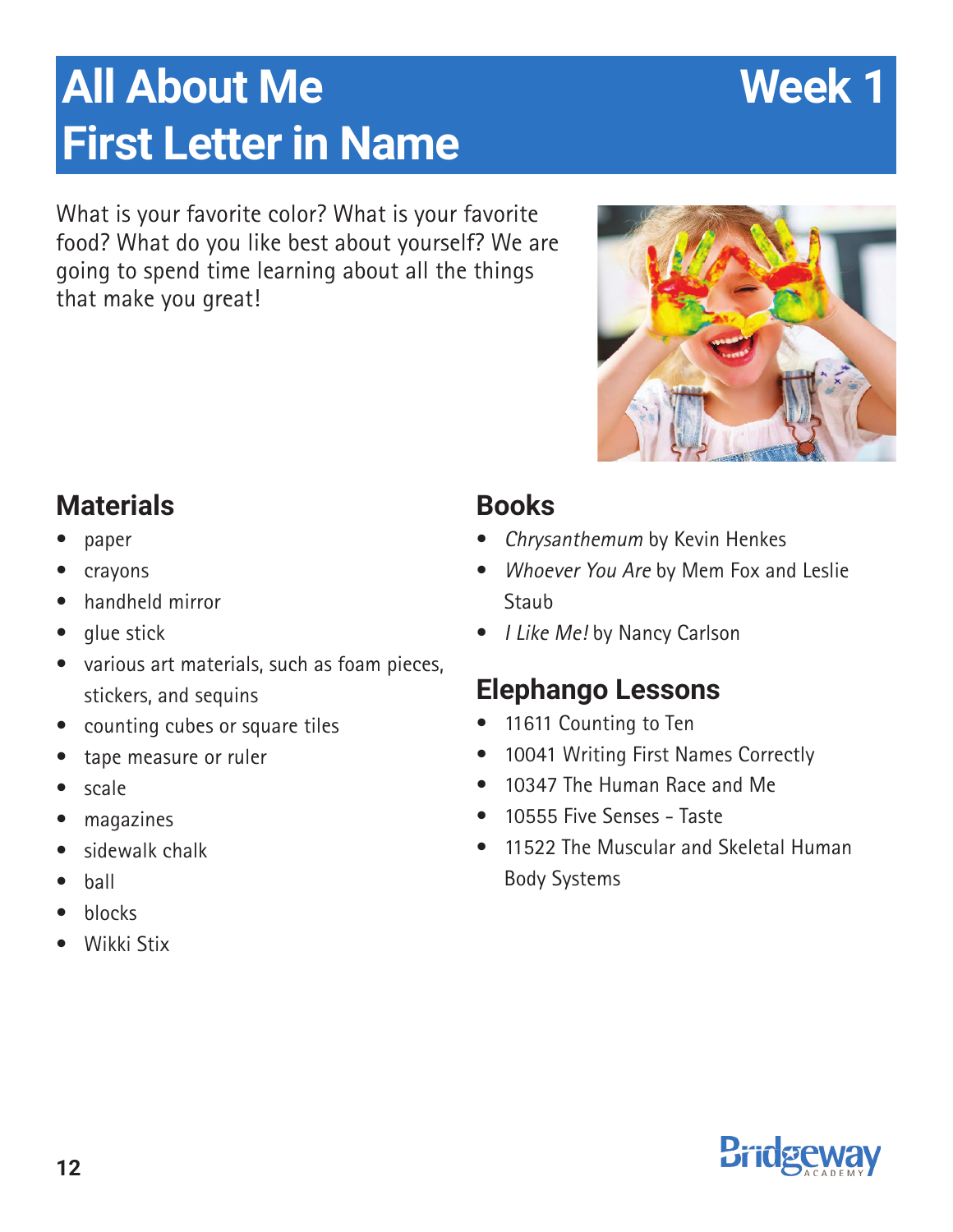## **All About Me First Letter in Name**





Look at your face in a mirror. Use crayons to draw what you see. Be sure to include all the parts you see.

**Instructor Support:** Encourage your student to count their eyes, ears, nose, mouth, and teeth. Compare and contrast what they draw with what they can see in the mirror.



Read the book Chrysanthemum by Kevin Henkes. Discuss what Chrysanthemum likes about herself. What do you like best about yourself?

**Instructor Support:** Share your own favorite attributes about yourself with your student. Assist your student in making a list of all the things they like about themself.



Count how many adults and children live in your home. Graph your results using a bar graph.

**Instructor Support:** Help your student to create a simple [bar graph](#page--1-0). Assist your student in counting with one-to-one correspondence by making sure they touch each object as they count the items on the graph.



Sing "Hokey Pokey" with a family member. Take turns deciding which body part to sing about next.

I**nstructor Support:** When singing, use a variety of body parts. Ask your student to put two elbows "in" instead of focusing on left and right as you might in the traditional song. Understanding left and right could be challenging for many prekindergarten students.



What is your favorite body part? Take or draw a picture and tell a family member why this is your favorite part of you.

**Instructor Support:** Introduce lesser-known vocabulary, like elbow, neck, knee, shin, forehead, and ankle.

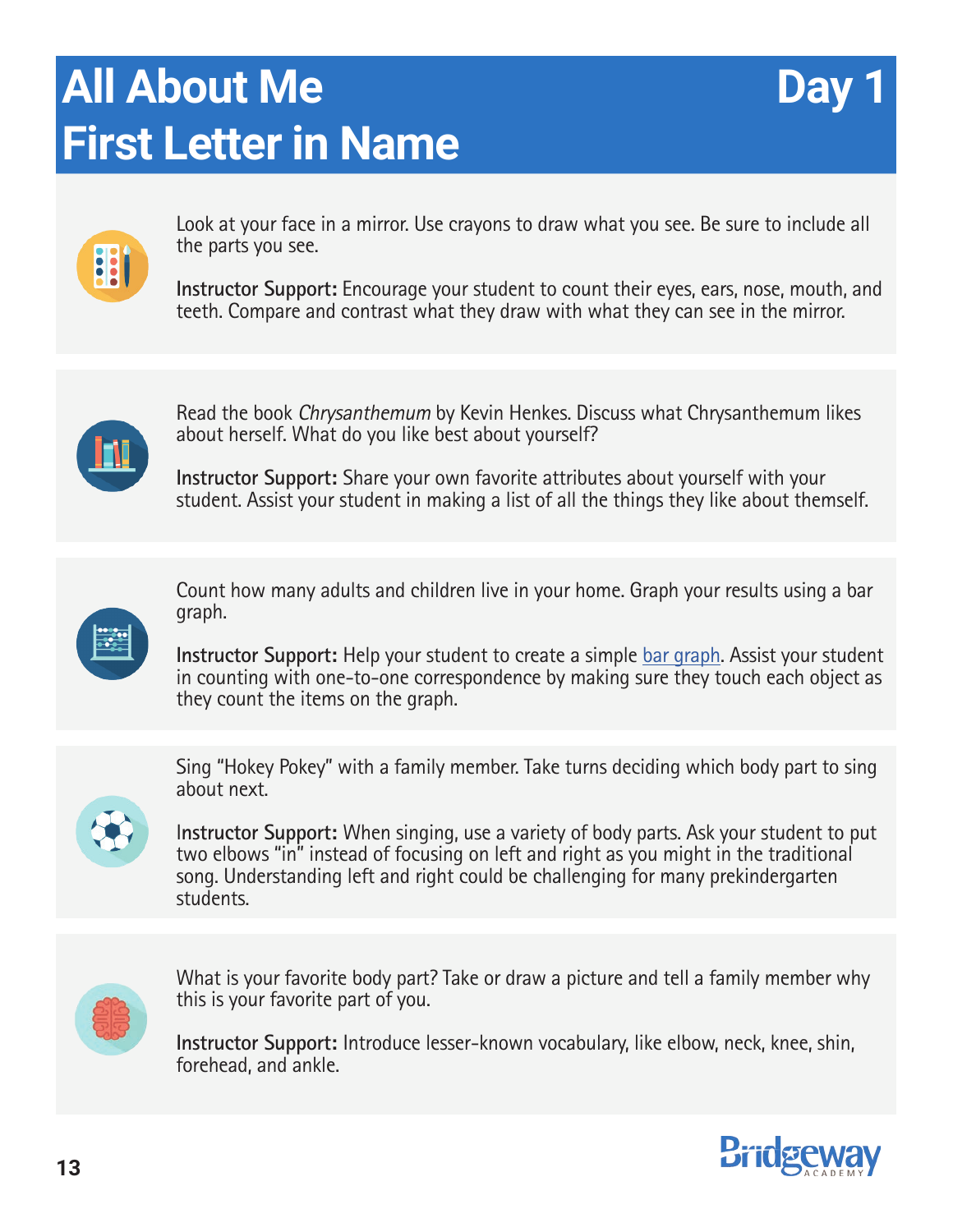## **All About Me First Letter in Name**



83

Cover the first letter of your name with all your favorite things. Use things you find around your house.

**Instructor Support:** Draw a large capital letter using the letter of your student's first name. While covering the letter, discuss materials that begin with the same letter as your student's name and those that start with different letters. Name those letters as your student engages in the activity.



Choose your favorite book and read it with a friend or family member. Share why you like this book the most.

**Instructor Support:** Act as if you are going to begin to read the book upside down. Encourage your student to orient the book correctly and turn the pages in the correct order. As you read, encourage your student to move their finger along with the words, moving from the top of the text to the bottom.



Stand up and take a good look at your foot. How many counting cubes or [square tiles](#page--1-0) do you think it would take to measure your foot from your toe to your heel? Now put the cubes or tiles by your foot and check your guess.

**Instructor Support:** Assist your student in lining up the cubes or tiles. Talk about how non-standard tools can be used to measure an object. You can try the activity again with paperclips or items you find around the home.



What is your favorite food? Draw a picture of the food and explain why you like this food best.

I**nstructor Support:** After discussing your student's favorite food, have them sort foods into two groups: foods that make us strong and healthy and foods that are good to eat only some of the time.



Make a list of your favorite things. Include items like your favorite food, favorite place to go, favorite color, and favorite toy.

**Instructor Support:** As your student describes their favorite things, encourage them to share why each item is their favorite. What makes your student like that item most? Include as many favorites on the list as possible.

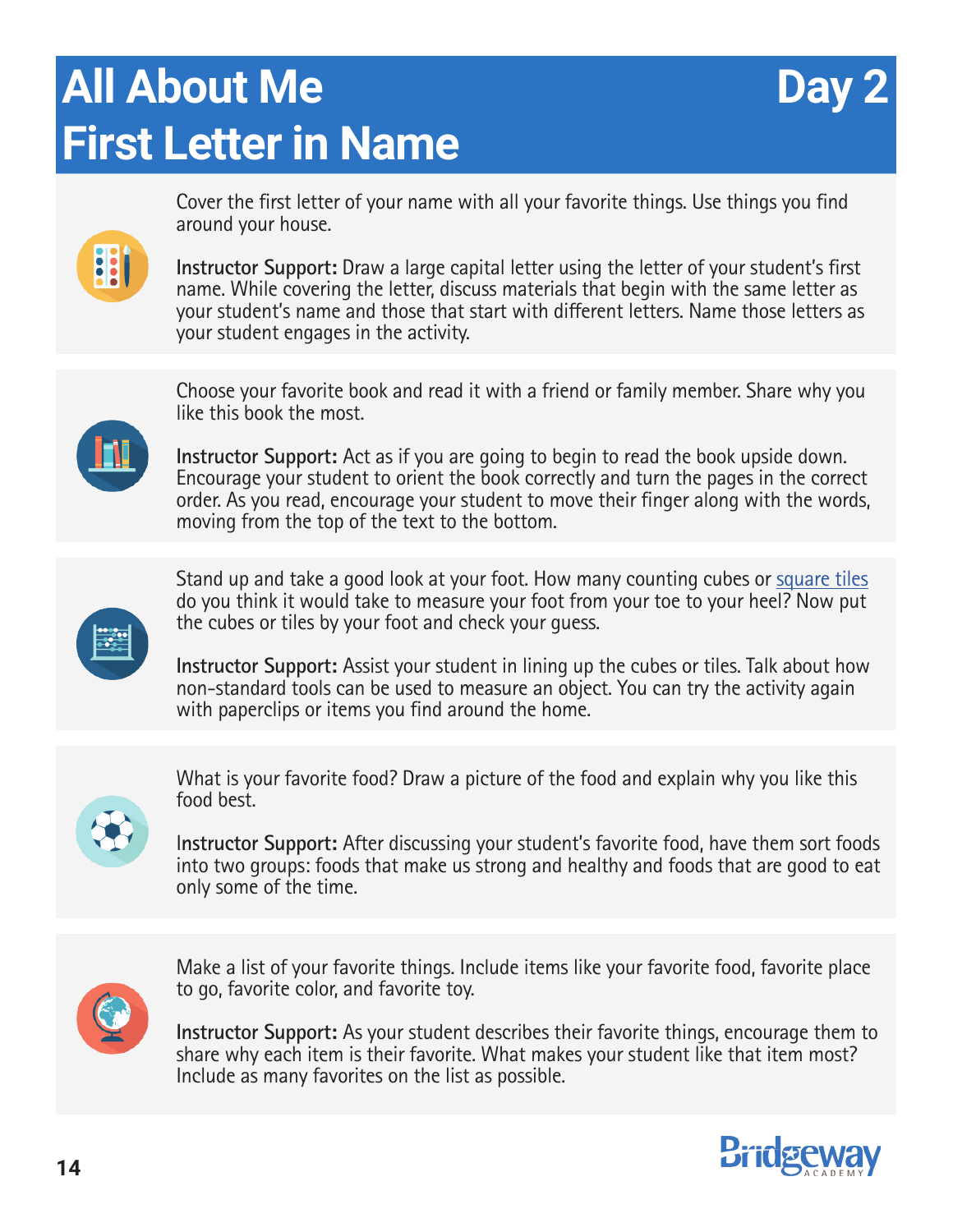## **All About Me First Letter in Name**





What do plants, animals, and people all have in common? Cut pictures out of a magazine and glue them on a piece of paper in two groups: living things and nonliving things.

**Instructor Support:** As your student is sorting pictures, discuss why one picture belongs in the living group and the other picture belongs in the nonliving group.



What makes you feel happy? What makes you feel sad? Tell a family member about a time when you had those feelings.

**Instructor Support:** Encourage your student to look in a mirror and show you how their face looked when they were happy and when they were sad. Show your student what your face looks like when you feel that way too.



How tall are you? Use a measuring tape to see how tall you are in feet and inches.

**Instructor Support:** After measuring your student, measure another person in the house. Talk about the differences in height.



Decorate the [All About Me](#page--1-0) page with a drawing of yourself and things you like.

I**nstructor Support:** Use this All About Me page as the cover of your student's Pre-K portfolio. Collect projects completed throughout the year in the portfolio. Frequently review the portfolio with your student and reflect on the new skills learned.



While on a shopping trip, find examples of things that are wanted. Then find examples of things that are needed.

**Instructor Support:** When discussing the difference between wants and needs, it can be helpful to describe needs in terms of items that a family needs to stay healthy and safe, such as food, water, shelter, and clothing.